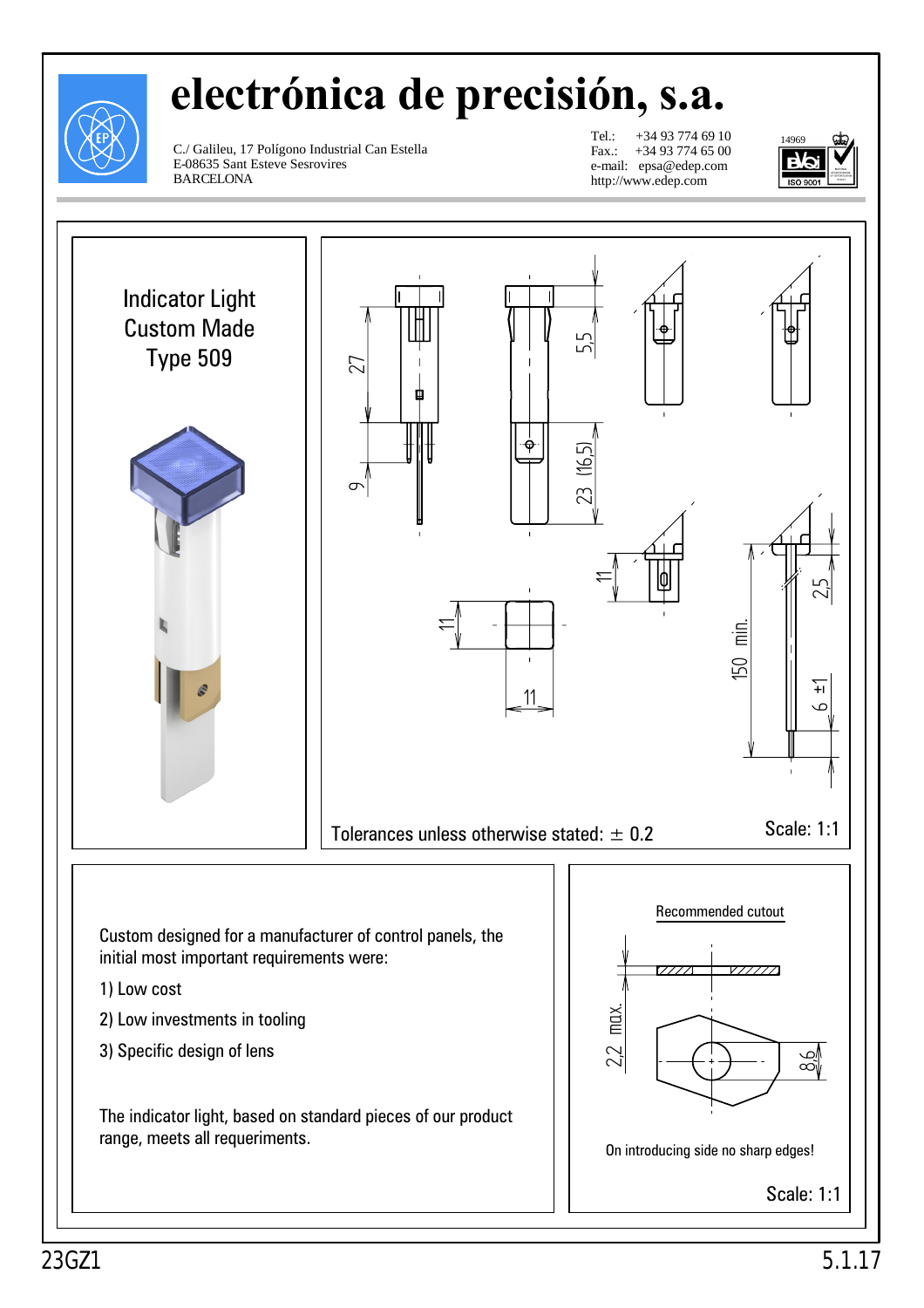

## **electrónica de precisión, s.a.**

C./ Galileu, 17 Polígono Industrial Can Estella E-08635 Sant Esteve Sesrovires BARCELONA

Tel.: +34 93 774 69 10 Fax.: +34 93 774 65 00 e-mail: epsa@edep.com http://www.edep.com